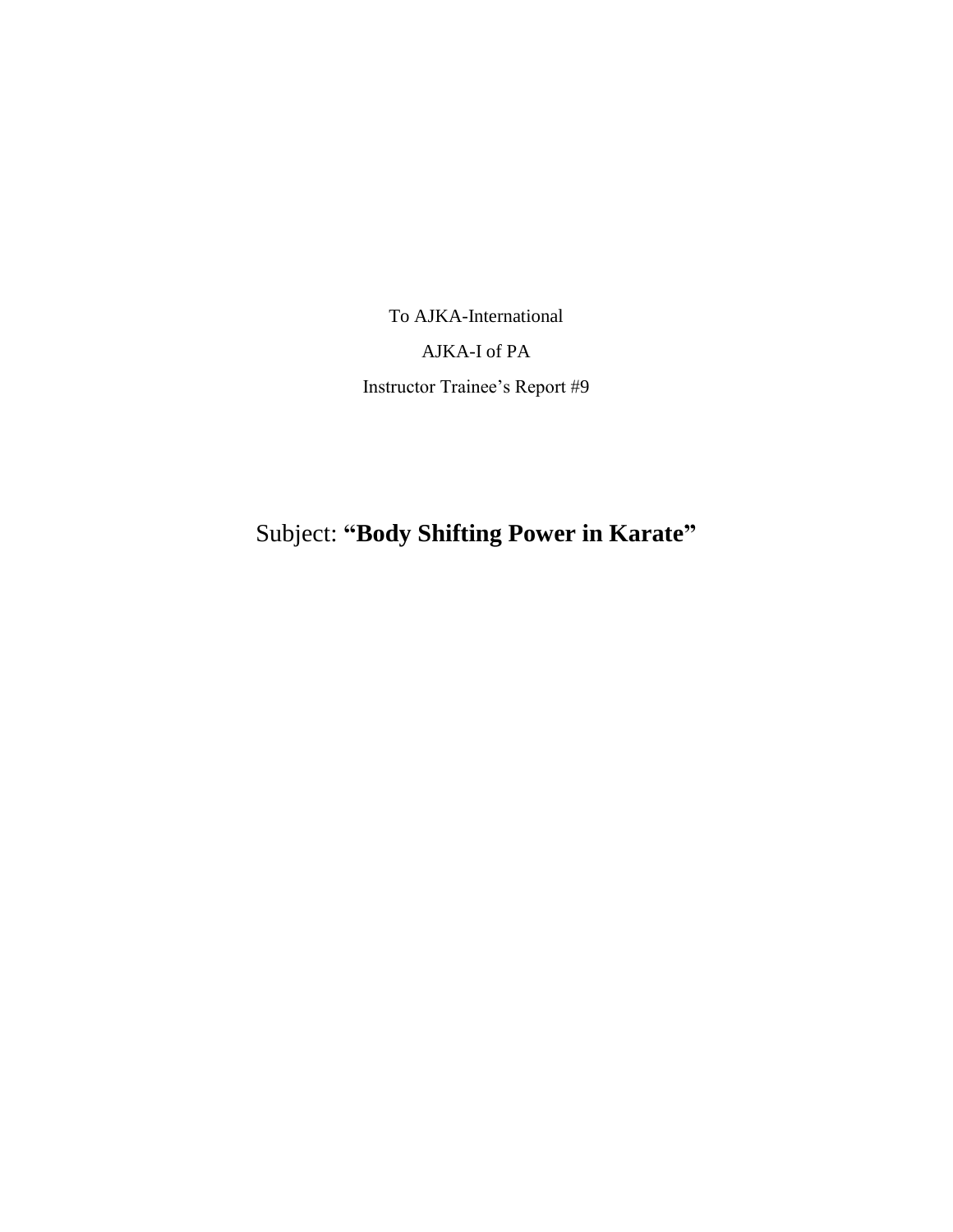To AJKA-International AJKA-I of PA Instructor's Trainee Report #9 Subject: "Body Shifting Power in Karate"

Power is defined as the amount of work done. It is equivalent to an amount of energy consumed per unit of time. You are not able to generate power without first generating force. Force is defined as something that causes a change in the motion of an object. In karate, force governs how much energy is available for you to hit the target. Power is how much energy is transferred to a target. Force and power are directly correlated. One affects the other. All of the force created is turned into power and the greater the force the greater the power. One of the primary methods of generating power in body shifting is the use of reaction force.

To understand reaction force in karate we must first look at its application in physics by reviewing Sir Isaac Newton's Three Laws of Motion:

- 1. Every object in a state of uniform motion tends to remain in that state of motion unless an external force is applied to it;
- 2. The relationship between an object's mass  $m$ , its acceleration a, and the applied force  $F$  is  $F = ma$ . Acceleration and force are vectors (as indicated by their symbols being displayed in slant bold font); in this law the direction of the force vector is the same as the direction of the acceleration vector;
- 3. For every action there is an equal and opposite reaction.

In karate, there are three ways to make power, that is, to transfer force into the target. The creation of power is done by body vibration, body rotation, and body shifting. Of these three power sources body shifting covers the most distance and provides the greatest amount of power. It is much different than simply walking forward because it is the shifting of weight into a target.

There are three types of body shifting: vertical, horizontal and circular. Body shifting is used to change position, direction, avoid initial attack or follow up with a counter- attack. The main purpose of body shifting is for maintaining distance where circular body shifting is used to establish position. What is important in body shifting is that you maintain an effective range with your opponent so that you can counter the attack.

When shifting or stepping in karate, one starts from a position of stable balance, passes through a short period of imbalance, then returns again to a position of stable balance. One's center of gravity moves both laterally and longitudinally. The karateka's center must past the base line; if not you will remain standing still.

Body Shifting is used for longer ranges and distance, when the body center of mass shifts from point A to B we build momentum and energy is transferred to the technique. The Karateka's center must remain center over a constantly changing base of support. Body shifting is done through square stepping, shifting front and rear, decreasing and increasing elevations.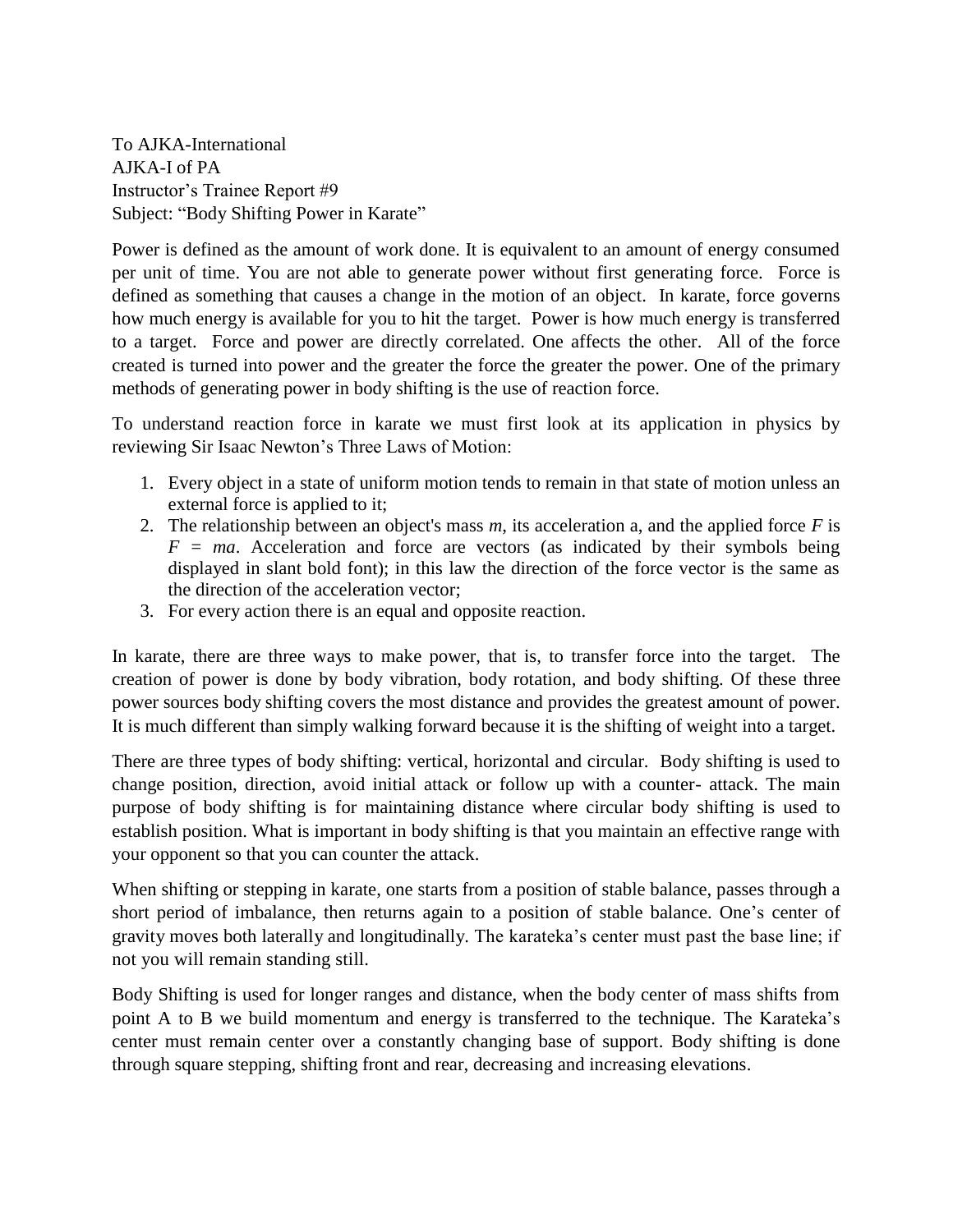The whole body has to cooperate and integrate to produce maximum force to one direction and in the shortest amount of time. The first and most basic means to produce power are body dynamics, and the bigger the space the more power one can generate. The second means of producing power is internal muscles action, or contraction/expansion power.

Expansion is really relaxation and is the reaction of contraction. Muscles act like springs, contraction is potential energy and when we release this contraction we drive the technique. Relaxation is not simple letting go but must have direction. And then the more relaxed we are during movement the stronger the potential for contraction at impact. At impact contraction itself produces additional power, allows for shocking power by increasing the density and for elastic collision, and is a recharge, potential energy for next action.

In addition, and very crucial, breathing, muscles action, body dynamics, ground reaction energies and technique (closing and opening of the joints), have to match and synchronize in order to be effective. As one becomes more skillful, internal muscle action becomes more important, and the goal is to produce more force in less action space. Body dynamics and muscle action are used together along with breathe to be matching and synchronized.

Body action is initiated from the body center because the biggest, strongest muscles in our body are at this region, such as glutts, abdominals and back muscles. If we look deeper into this than the movement of the body center should be initiated from the smaller muscles attached to the spine, in order to stabilize the spine and provide stable foundation for the bigger, external muscles to move from. The body center is both engine, center of action and crossroad of the body. Energy from the feet to the hands or from hands to feet has to transfer through the body center. We say that technique is initiated from body center using ground reaction force, since no matter how strong the muscles at the center are energy cannot increase without ground reaction.

We can also review the principles of Body Shifting Power in Karate by reviewing an oi-zuki. Proper shifting requires that one begin from a proper stance. By starting from *zenkutsu-dachi*, one's feet would be laterally shoulder-width apart and longitudinally twice shoulder-width apart. The outer edge of the front foot would point forward while the outer edge of the rear foot would point out forty-five degrees. The front leg would be bent, with the knee facing forward over the arch of the front foot. The rear leg would be straight, with the knee facing forward. The front leg would bear about 60% of the body's weight.

To initiate movement, the rear ankle and leg flexes, the rear foot pushing forward. At the same time, the gluteus flex strongly, tucking further under the spine. This tucking of the gluteus results in the rear leg being pulled forward to the intended target; additional force is generated by thrusting the rear leg against the floor creating a reactionary force from the ground.

This leg force is added to the thrust generated by the upper body and hips in the execution of the punch. This leg, having pushed off the ground, now relaxes as completely as possible as it is pulled by the gluteus. The rear foot and knee come alongside support foot and knee until the torso's center of gravity if forward of the supporting foot.